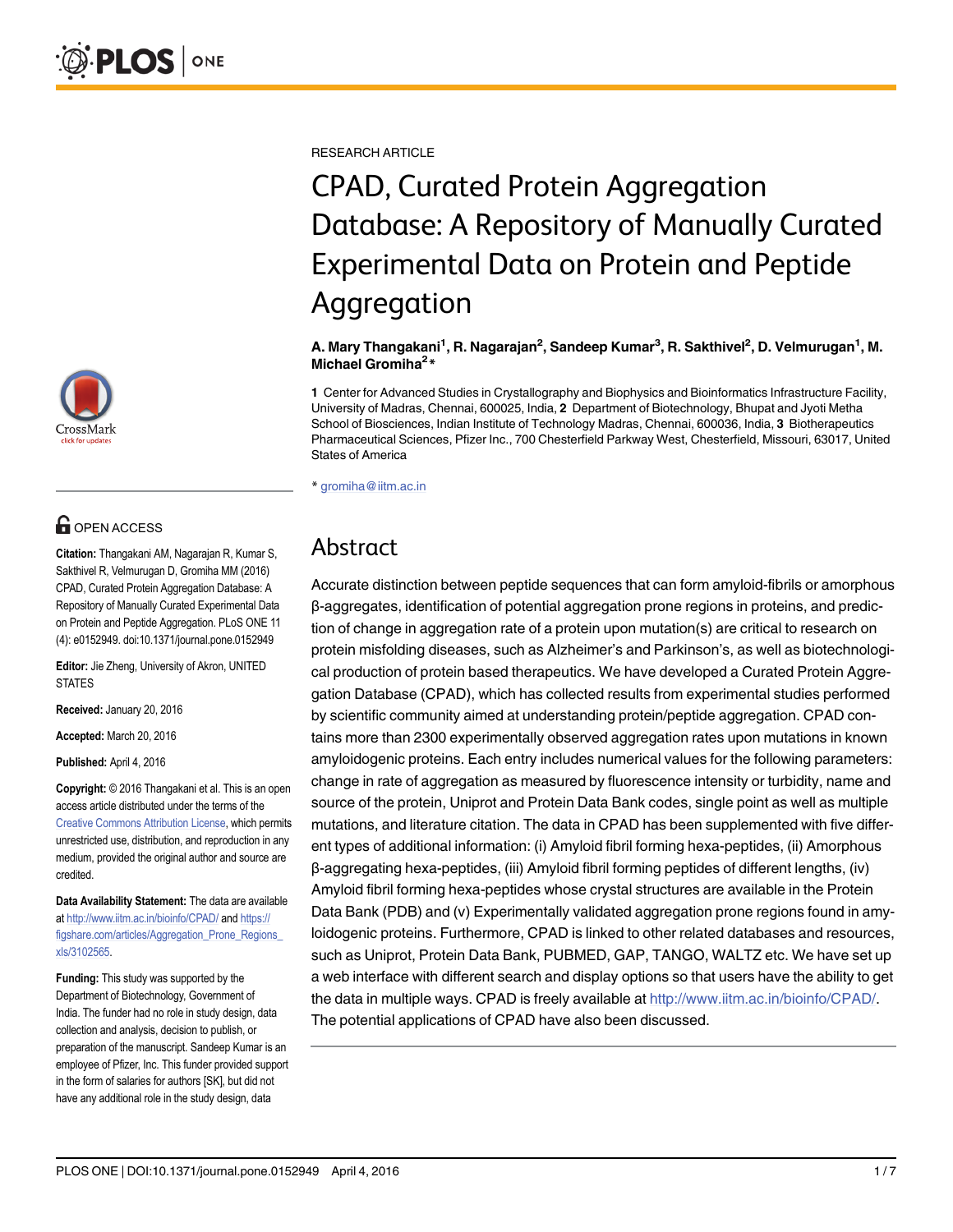<span id="page-1-0"></span>

collection and analysis, decision to publish, or preparation of the manuscript. The specific roles of these authors are articulated in the 'author contributions' section.

Competing Interests: Sandeep Kumar is an employee of Pfizer, Inc. This does not alter the authors' adherence to PLOS ONE policies on sharing data and materials.

#### Introduction

Aggregation of proteins and peptides is a ubiquitous, yet poorly understood phenomenon in biochemistry. Aggregation of endogenous proteins causes several neurodegenerative and chronic diseases in humans and animals  $[1,2]$  $[1,2]$  $[1,2]$  $[1,2]$  $[1,2]$ . In biotechnology, aggregation remains the most common obstacle in the successful development and manufacturing of protein based drug products [[3\]](#page-5-0). In addition to these, creation of protein and peptide aggregates with well-defined morphologies is of interest for development of novel nano-materials with desired mechanical characteristics [\[4](#page-5-0)]. Due to the multiple roles played by aggregation, it has become an active area of biophysical research in recent decades.

The mechanisms, origins and implications of protein aggregation have been extensively studied with both experimental and computational methods [[5](#page-6-0)–[8](#page-6-0)]. Serrano's group derived hexa-peptide patterns susceptible to aggregation at neutral and acidic pH by examining variants of a de novo designed amyloid fibril forming hexa-peptide, STVIIE [[6](#page-6-0)]. Eisenberg's group [\[9](#page-6-0)] elucidated the molecular features of amyloid fibrils containing cross-β motifs of 5–9 residues long in atomic details by determining their three-dimensional structures via single crystal X-ray diffraction. Currently, several crystal structures of aggregating peptides are available in Protein Data Bank [\[10\]](#page-6-0). Tsolis et al. [[7](#page-6-0)] collected the experimental observations on aggregation prone regions (APRs) on several amyloidogenic proteins. These regions are of varied lengths and most of them are in the range of 6–72 residues. Further, the influence of amino acid mutations on protein aggregation has been studied experimentally using ThT fluorescence and Congo Red stains [[5,11](#page-6-0),[12](#page-6-0)]. Systematic collection and curation of accumulating experimental data is necessary to understand the mechanism(s) of protein aggregation and to develop computational algorithms.

Several computational approaches have been developed to understand the influence of amino acid properties such as hydrophobicity, β-strand propensity, charge and solubility of amyloid forming peptides for protein aggregation  $[13]$  $[13]$  $[13]$ , distinguishing between amyloid fibril forming and amorphous β-aggregating peptides, and detecting aggregation protein regions (APRs) in protein sequences  $[8,14]$  $[8,14]$  $[8,14]$  $[8,14]$  $[8,14]$ . It has also been reported that hydrophobicity and aggregation propensity of amino acid residues are important for understanding change in aggregation rates of proteins upon mutation  $[15]$  $[15]$ . Although experimental data on aggregating peptides are reported in the literature  $[14-17]$  $[14-17]$  $[14-17]$  $[14-17]$  $[14-17]$  and available in different databases [[18](#page-6-0)], there is no combined manually curated database available for the broad collection of experimental data on aggregating peptides, aggregation prone regions and aggregation rates upon mutations.

In this work, we have developed CPAD, a manually Curated Protein Aggregation Database. CPAD contains data collected from experimental studies available in the literature on aggregation. The data from these studies has been manually curated into three classes with a focus on Aggregation Rate Change upon Mutation(s) (ARCM). ARCM contains experimental data on change in rate of protein aggregation upon single point as well as multiple mutations, along with sequence, structure and literature information. Further, CPAD is supplemented with information on Aggregating Peptides (AP) and Aggregation Prone Regions (APRs). The aggregating peptides have been further divided into four categories, viz., amyloid fibril forming and amorphous β-aggregating hexa-peptides, amyloid fibril forming peptides of different lengths, amyloid fibril forming peptides with three-dimensional structures available in the Protein Data Bank. The class APR contains experimentally validated aggregation prone regions (APRs) in amyloidogenic proteins. We have set up a web interface for integrating all types of data and users have flexibility to download any or all data of interest.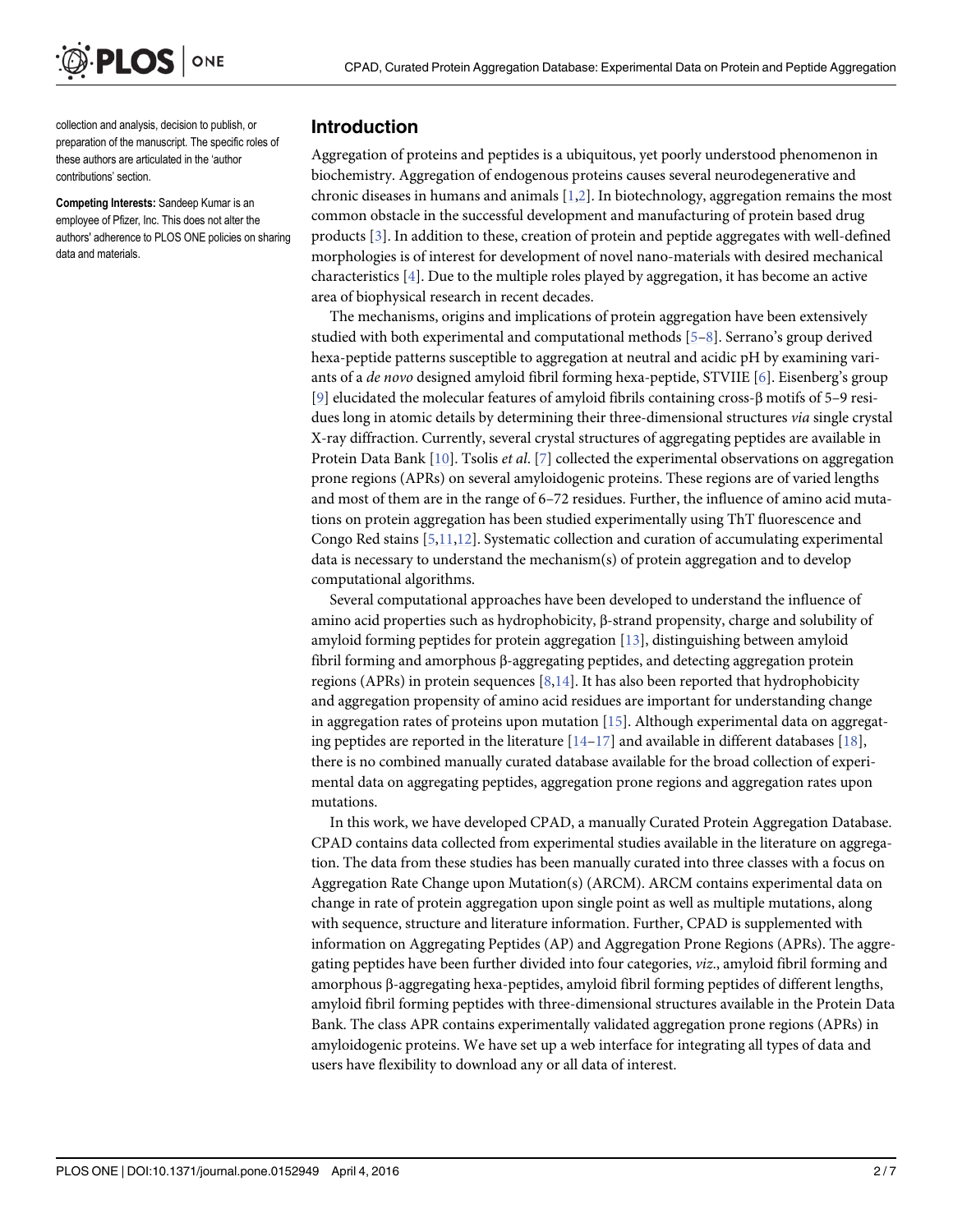#### <span id="page-2-0"></span>Contents of the Database

CPAD is an integrated database on a total of six categories of protein and peptide aggregation, which are grouped into three classes, change in protein aggregation rates upon mutations (ARCM), aggregating Peptides (AP) and aggregation prone regions in amyloidogenic proteins (APRs).

## Aggregation rate change upon mutation(s) (ARCM)

Experimental studies available in the literature show that the mutation of specific residues in proteins can increase or decrease their aggregation rates. We have searched PUBMED and other online resources to obtain the data on change in protein aggregation rates upon mutations. Each entry of the database includes the following information:

Sequence and structure information. Name, source, length of the protein, Uniprot code [\[19](#page-6-0)], PDB code [\[10\]](#page-6-0), mutation (for example, mutation of A to V at position 6 is mentioned as A6V), secondary structure (helix, strand or coil) and accessible surface area, ASA. The secondary structure and ASA were obtained with the program, DSSP [\[20\]](#page-6-0).

Experimental methods and conditions. Buffer name, buffer concentration, ion name, ion concentration, additives, protein concentration, measure and experimental method

Functional data. Aggregation rate, and change in aggregation rate (β aggregation rate) along with the parameters used in the experiment to account protein aggregation such as aggregation rate, apparent growth rate and relative fluorescence intensity.

Literature information. Keywords, reference, authors, PMID, year and remarks.

## Aggregating Peptides (AP)

This class contains the data on experimentally known amyloid fibril forming peptides, amorphous β-aggregating peptides, amyloid fibril forming peptides of different lengths, amyloid fibril forming hexa-peptides with three-dimensional structures available in the Protein Data Bank.

The four categories in this class are:

Amyloid fibril forming hexa-peptides. Contain 139 data obtained from our recent computational analysis [\[14\]](#page-6-0), 244 data from WALTZ-DB [[18](#page-6-0)] and a non-redundant set of 285 hexa-peptides from the combined dataset, obtained by discarding peptides with identical sequences.

Amyloid forming peptides of different lengths. Contain the aggregating peptides of lengths 7 to 72 residues. It also includes a few short aggregating peptides of five residues.

Amorphous  $\beta$ -aggregating hexapeptides and non-amyloids. Include a set of 168 amorphous peptides used in GAP  $[14]$  $[14]$  and 845 non-amyloids listed in WALTZ-DB  $[18]$  $[18]$  $[18]$ . Note that non-amyloids in WALTZ-DB refer to the peptides that do not form Amyloid-fibrils. Information on whether these peptides remain monomers or form amorphous β-aggregates is presently not available.

Amyloid fibril forming peptides with crystal structures. It has a set of 15 hexa-peptides of known structures along with their PDB codes [\[10\]](#page-6-0).

## Aggregation Prone Regions (APR)

Amyloidogenic proteins contain one or more aggregating peptides known as aggregation prone regions, which nucleate protein aggregation. This dataset includes the name of the protein, amino acid sequence and aggregation prone regions. We have provided options to search with protein name or peptide sequence.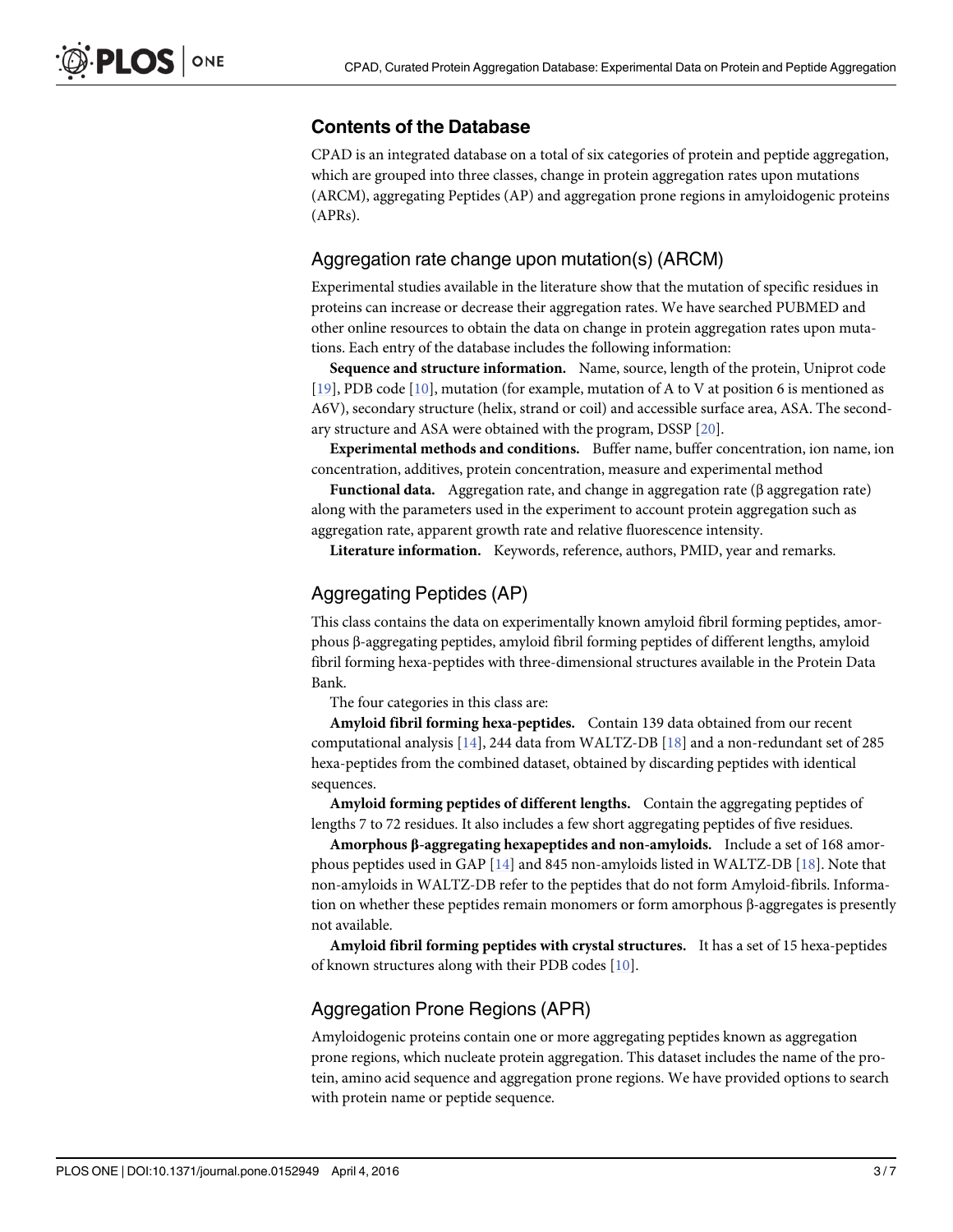#### <span id="page-3-0"></span>Database Statistics

The first release of CPAD contains a total of about 4100 data on different categories. Specifically, 2356 data on change in aggregation rates upon mutations, including 1658 single point mutations and 586 wild-type data, 286 amyloid fibril forming hexa-peptides, 168 amorphous β-aggregating hexapeptides, 845 WALTZdb non-amyloid hexapeptides, 23 amyloid fibril forming hexa-peptides whose crystal structures are available in the PDB [\[10](#page-6-0)], 359  $\beta$ -strand forming hexa-peptides from globular proteins, 76 experimentally validated APRs which include 47 APRs, with non-identical sequences, found in 33 amyloidogenic proteins.

#### Features of CPAD

The features in CPAD are classified into two categories. In the first category, we provide the data on change in aggregation rates upon mutations, which include the features mentioned in the search and display options shown in  $Fig 1$  and are listed below:



Fig 1. An example of searching conditions, display options and results of CPAD: (a) main menu for the search options in CPAD. The single mutants in Acylphosphatase are selected for search as indicated by arrows; (b) display options in CPAD. We have selected entry, protein name, source, Uniprot code, mutation, aggregation rate, parameter and reference to show in the output; (c) part of the results obtained from CPAD.

doi:10.1371/journal.pone.0152949.g001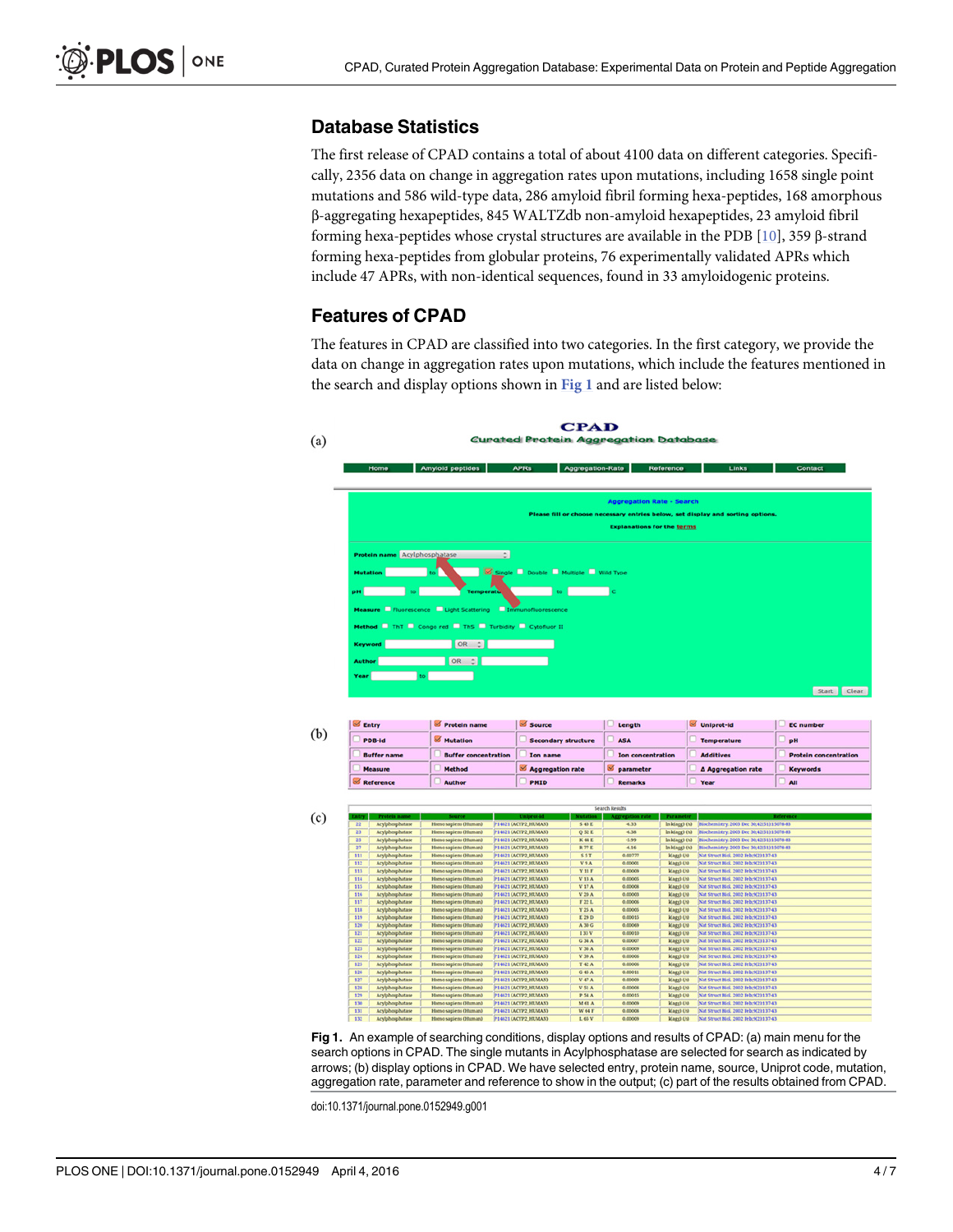- <span id="page-4-0"></span>1. Retrieve data for a particular protein
- 2. Type of mutant such as single, double, multiple and/or wild-type.
- 3. Experimental conditions such as pH range and temperature
- 4. Experimental methods such as Congo red, Thioflavin T, turbidity etc.
- 5. Extract information by Author names, publication year and keywords
- 6. Download the entire database

Detailed tutorials describing the usage of CPAD for retrieving the data on change in aggregation rate upon mutations are available at the home page of CPAD. For example, the data obtained with single mutants in Acylphosphatase is shown in [Fig 1A](#page-3-0). The terms entry, protein name, source, Uniprot code, mutation, aggregation rate, parameter and reference have been selected for displaying the results ([Fig 1B](#page-3-0)). [Fig 1C](#page-3-0) shows the final results obtained with the search conditions and display options.

In the second category, we provide the data on peptide sequences and APRs in amyloidogenic proteins. These data can be directly downloaded from the website of CPAD. Further, we have provided the details about the frequency of occurrence of amino acid residues at different positions of amyloid forming, amorphous and non-amyloid hexapeptides and their average hydrophobicity values. The average contacts between amino acid residues for the aggregating peptides of known structures are also given along with the list of peptides.

#### Potential Uses of CPAD

CPAD contains aggregation data from different perspectives. A few broad potential applications of CPAD are described below: (i) the data on aggregation rates upon mutations can be used to understand factors influencing protein aggregation and help develop computational models for distinguishing between the mutants, which increase or decrease aggregation, as well as for predicting the aggregations rates upon mutation(s). Such tools can contribute to design of protein/peptide aggregate containing nanomaterials with desirable properties, for stabilizing industrial enzymes and for finding novel cures for neurodegenerative and other aggregation mediated diseases  $[21-25]$  $[21-25]$  $[21-25]$ . (ii) The experimental data on aggregation prone regions (APRs) can be used to develop and validate algorithms capable of predicting such regions in amino acid sequences and study their sequence–structural overlap/ adjacency with the regions which code for, say, protein: protein interfaces, immune epitopes, catalytic sites, disordered regions, etc. [\[26,27\]](#page-6-0). (iii) Collection of sequence regions underpinning different aggregate morphologies, amyloid-fibril or amorphous-β, can also be very useful in understanding the risk of formation of different types of aggregates in different biotechnological products because they can lead to improved strategies for mitigating aggregation. On the other hand, knowledge of such sequences is critical to design of novel aggregates with well-defined morphologies for nanotechnology applications. At the level of fundamental research, it is important to decipher why certain aggregation prone regions code for amyloid-fibrils, but not amorphous-β aggregates and vice versa. (iv) The various types of experimental data collected in CPAD can also be used to perform comparative proteome wide studies on risk of aggregation to different organisms living in their environment. Such studies shall help us understand how organisms living under extreme environments deal with aggregation [\[16\]](#page-6-0). (v) CPAD also lists a set of web servers for identifying aggregating peptides and APRs that can prove useful for benchmarking studies across different methods of aggregation prediction. The users of CPAD are encouraged to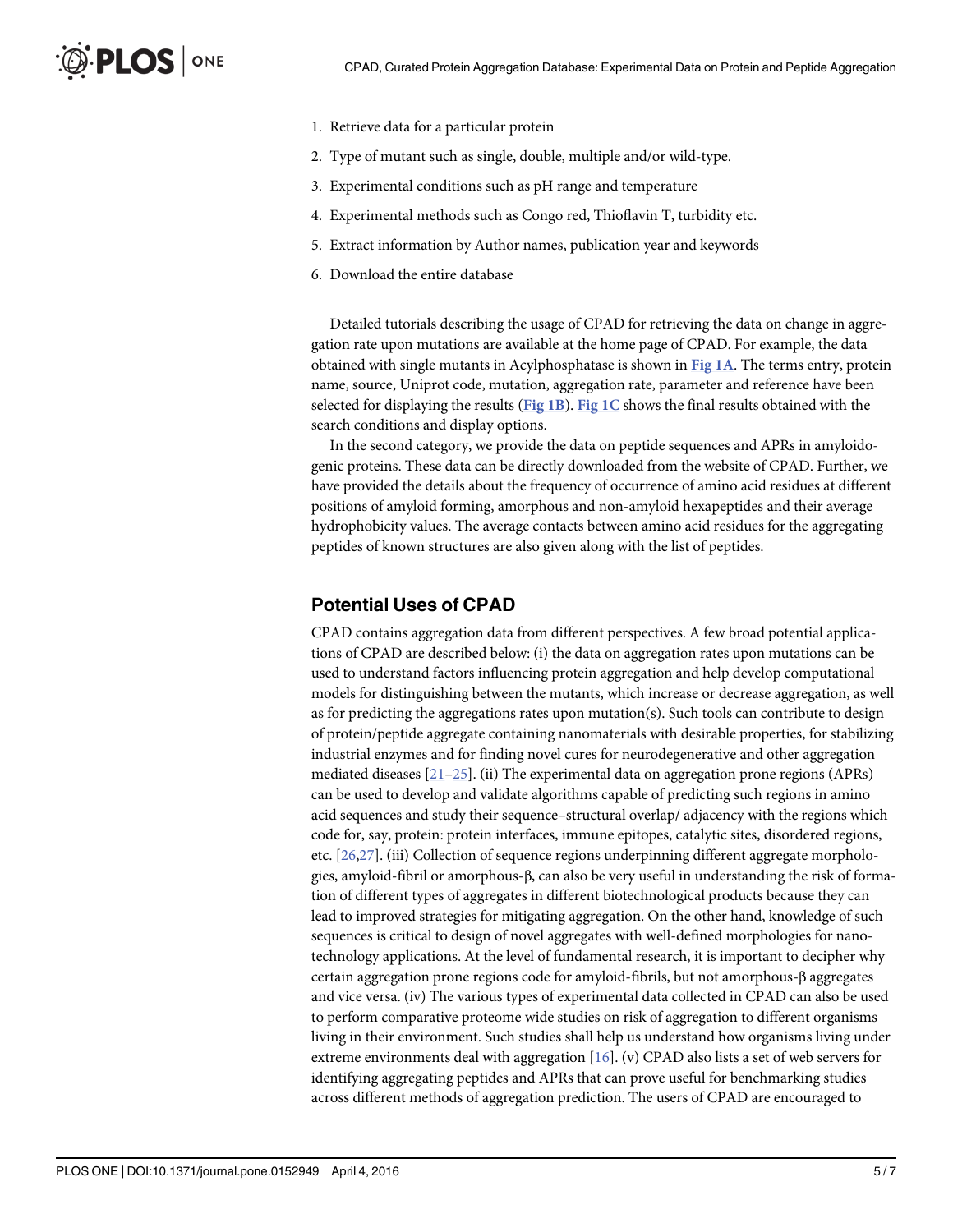<span id="page-5-0"></span>apply the CPAD collections in innovative ways. In summary, it is envisaged that CPAD will serve as a very useful resource to scientific community interested in understanding different facets of protein aggregation such as its role in protein folding and stability, protein evolution and adaptation, finding novel cures to age-related diseases and for engineering novel nanomaterials.

#### Links to Other Databases

Each entry in CPAD is linked to Uniprot ID ([http://www.uniprot.org/\)](http://www.uniprot.org/) and PDB code ([http://](http://www.rcsb.org/) [www.rcsb.org](http://www.rcsb.org/)) so that the users can obtain the sequence and structure information directly. The references for all data are directly connected to the PUBMED literature database [\(http://](http://www.ncbi.nlm.nih.gov/pubmed/) [www.ncbi.nlm.nih.gov/pubmed/](http://www.ncbi.nlm.nih.gov/pubmed/)). Further, we have provided links to several related databases and web servers on protein aggregation.

#### Availability and Citation of CPAD

The database can be freely accessible at [http://www.iitm.ac.in/bioinfo/CPAD/.](http://www.iitm.ac.in/bioinfo/CPAD/) If this database is used as a tool in your published research work, please cite this article including the URL. Suggestions and comments are welcome and should be sent to gromiha@iitm.ac.in.

#### Submission of Data to CPAD

We have provided a facility for submitting the data on aggregating, amorphous and non-amyloid peptides, aggregation prone regions in amyloidogenic proteins and aggregation rates to CPAD by the authors. The data will be reviewed and uploaded in the database. We encourage the authors to provide their experimental data either upload at the website or send to gromiha@iitm.ac.in.

#### Acknowledgments

We thank Prof. Fabrizio Chiti for providing experimental data on Acylphosphatase. We thank the Bioinformatics facility, Department of Biotechnology and IIT Madras for computational facilities. The work was partially supported by Department of Biotechnology, Government of India.

#### Author Contributions

Conceived and designed the experiments: MMG SK DV. Performed the experiments: AMT RN RS. Analyzed the data: MMG SK AMT RN RS DV. Contributed reagents/materials/analysis tools: AMT RN RS. Wrote the paper: MMG SK AMT RN RS DV.

#### References

- [1.](#page-1-0) Sarkar A, Kumar S, Grover A, Sundar D (2012) Protein Aggregation in Neurodegenerative Diseases: Insights from Computational Analyses. Current Bioinformatics 7: 87–95.
- [2.](#page-1-0) Ciryam P, Kundra R, Morimoto RI, Dobson CM, Vendruscolo M (2015) Supersaturation is a major driving force for protein aggregation in neurodegenerative diseases. Trends Pharmacol Sci 36: 72–7. doi: [10.1016/j.tips.2014.12.004](http://dx.doi.org/10.1016/j.tips.2014.12.004) PMID: [25636813](http://www.ncbi.nlm.nih.gov/pubmed/25636813)
- [3.](#page-1-0) Agrawal NJ, Kumar S, Wang X, Helk B, Singh SK, Trout BL (2011) Aggregation in protein-based biotherapeutics: computational studies and tools to identify aggregation prone regions. J Pharm Sci 100: 5081–5095. doi: [10.1002/jps.22705](http://dx.doi.org/10.1002/jps.22705) PMID: [21789769](http://www.ncbi.nlm.nih.gov/pubmed/21789769)
- [4.](#page-1-0) Cherny I, Gazit E (2008) Amyloids: not only pathological agents but also ordered nanomaterials. Angew. Chem. Int. Ed. Engl 47: 4062–4069. doi: [10.1002/anie.200703133](http://dx.doi.org/10.1002/anie.200703133) PMID: [18412209](http://www.ncbi.nlm.nih.gov/pubmed/18412209)